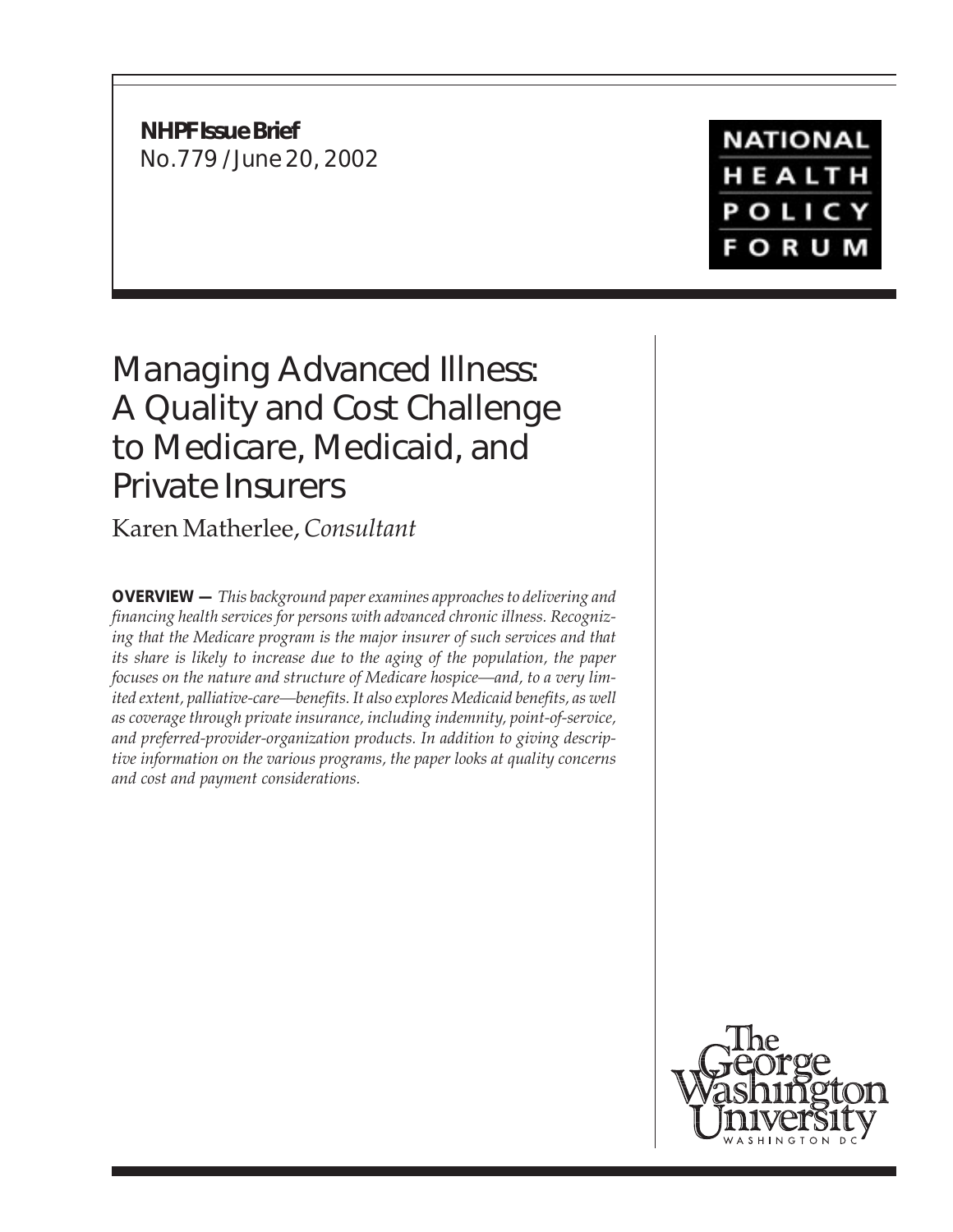# Managing Advanced Illness: A Quality and Cost Challenge to Medicare, Medicaid, and Private Insurers

Advanced illness is a challenge to this country's "cure-all" culture of high-technology procedures and newly discovered drugs. Persons with advanced chronic diseases that will soon end their lives tend to represent failure to the health care system. But as the population ages, the definition of "success" in caring for persons with advanced illness is gradually taking on new meaning: the degree to which the quality of patients' lives is enhanced and their suffering relieved.

Educating patients about the disease process and prognosis is integral to success, so that treatment can be provided throughout the care continuum according to the preferences of patients and family members. When advanced illness means that death in the near term is likely, understanding how patients want to spend the rest of their lives is crucial. This is true not only for the patients themselves but also for the providers responsible for recommending and implementing patient care plans and the payers responsible for managing the plans' costs. It is also important for policymakers in both the public and private sectors, as they change their focus from a procedure- and pharmacy-oriented inpatient and outpatient health care system to a continuum of preventive, ambulatory, inpatient, and post-acute care for those with chronic illness.

While advanced illness obviously is not limited to those 65 years of age and older, the 65-plus population consumes one-third of health care spending and one-half of physician time in the United States, according to the Alliance for Aging Research. Nearly three-quarters of the people who die each year in this country are in that age group. For most, the cause of death is a chronic disease, with heart disease, cancer, stroke, and chronic obstructive pulmonary disease (COPD) topping the list. Despite medical advances, death from advanced chronic illness takes its toll, although the age of death is being extended.<sup>1</sup> By the time the baby-boom generation, consisting of those born between 1946 and 1964, starts reaching age 65, "the 35 million Americans over 65 today will double in size, approaching one quarter of the population." By mid-century, the number of those over 85 will nearly quadruple.2

"The elderly with chronic diseases often face a period of decline in health and function before death that—with the exception of cancer—varies

**National Health Policy Forum** 2131 K Street NW, Suite 500 Washington DC 20037

202/872-1390 202/862-9837 [fax] nhpf@gwu.edu [e-mail] www.nhpf.org [web]

**Judith Miller Jones** *Director*

**Judith D. Moore** *Co-Director*

**Michele Black** *Publications Director*

**NHPF** is a nonpartisan education and information exchange for federal health policymakers.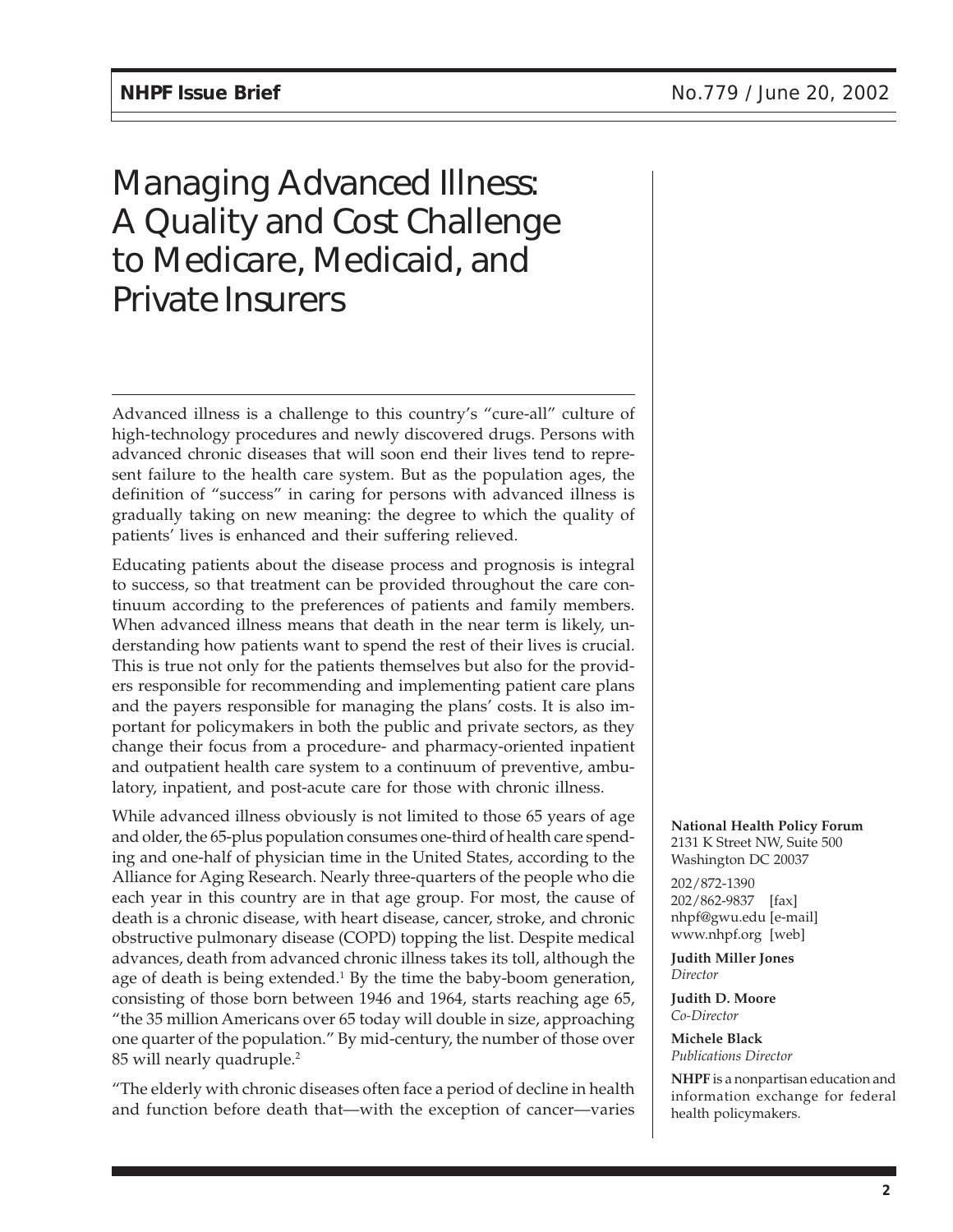significantly in duration and symptomology from patient to patient," James Lubitz, Ph.D., of the Centers for Medicare and Medicaid Services (CMS) indicates. Pointing out that some persons want "continued intensive, invasive efforts," while others reject them, he goes to the crux of the matter: "I would prefer to see a financing system that was capable of respecting both courses of action—one that allows for this kind of patient-directed action."3

In a recent study, "persons who were 60 years of age or older and who had a limited life expectancy due to cancer, congestive heart failure (CHF), or COPD," gave their preferences based on their understanding of the outcomes of treatment. If treatment placed a low burden on them and restored their health, 98.7 percent said they would choose to receive it. However, if the treatment resulted in their survival but with severe functional impairment, 74.4 percent indicated they would not choose it. If the treatment meant they would survive but with severe cognitive impairment, an even higher proportion—88.8 percent—would choose not to have it.<sup>4</sup>

Even those who reject "intensive, invasive efforts" if the likelihood of cognitive or functional impairment is high may wish to have a menu of choices, a range of options regarding their care. This half of the equation tends to be forgotten, implying that the opposite of turning down intensive, invasive measures is a void. While some patients' care may be restricted to symptom management, prescribing and monitoring of medications, and provision of psychological and social support, others' treatment may include "interventions designed to improve their physical, functional, emotional, and social well-being." This was the case in clinical trials of seriously ill cancer patients at the University of California at Davis. The patients received both investigational chemotherapy and palliative care. According to Frederick J. Meyer, M.D., professor and chair of internal medicine at UC Davis, "In the past, it's been an either-or situation....In our opinion, that's not an acceptable choice. Why can't patients have both?"5

Some patient advocates, health professionals, and health plan administrators have addressed the need to help patients and families thread their way—through various transitions—toward appropriate end-of-life care. They have redefined success in caring for those with advanced illness in innovative ways that strive for continuity of patient education, continuity of patient care, and continuity of patient and family support. The models that they have developed, however, face numerous barriers in the delivery and financing of services because of the compartmentalization and rigidity of the health care infrastructure itself. Rather than encouraging continuous and simultaneous services that address the needs of patients—services that may modify patients' courses of illness without being curative—delivery and payment policies tend to discourage them. Such barriers raise important questions for policymakers: How can the health "system," known for its fragmentation and inflexibility, respond to patients who clearly are concerned with the quality of the time they

**Even those who reject intensive, invasive efforts if the likelihood of cognitive or functional impairment is high may wish to have a menu of choices regarding their care.**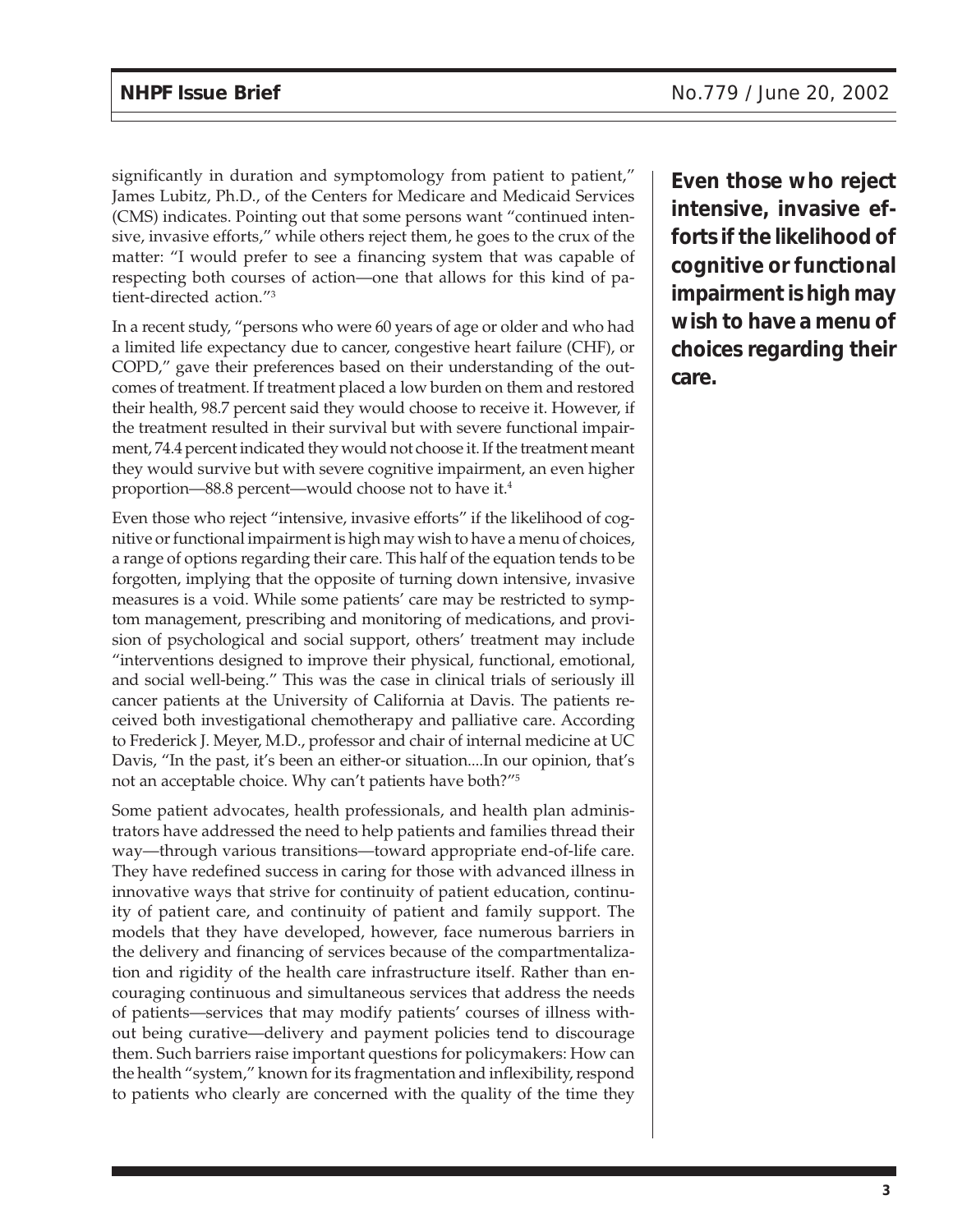have remaining? How can health care financing—particularly Medicare, which pays for most end-of-life services—allow for such quality to be recognized and supported?

## **HOSPICE: FORERUNNER OF A BROADER PALLIATIVE-CARE BENEFIT?**

For the past 25 years or so, end-of-life care has largely been associated with hospice services, even though only about a fifth of those who die of advanced illness actually avail themselves of hospice benefits through Medicare, Medicaid, or private insurance. While hospice itself is a farreaching concept, the hospice benefit—as offered by public and private insurers—tends to be fairly restrictive. Hospice is defined by the National Hospice and Palliative Care Organization (NHPCO) as

a team-oriented approach of expert medical care, pain management, and emotional and spiritual support expressly tailored to the patient's wishes. Emotional and spiritual support also is extended to the family and loved ones. Generally, this care is provided in the patient's home or in a homelike setting operated by a hospice program.<sup>6</sup>

### **Some Background**

From a public policy standpoint, federal research and development of standards and payments for hospice care were the first acknowledgments of the need for a new approach to care of the dying in this country. Federal support for hospice dates to the mid- to late 1970s, when the National Cancer Institute funded studies at the Connecticut Hospice in New Haven and at hospices in Arizona, California, and New Jersey. A federal task force issued a report in 1978 on the role of the federal government in providing hospice services and, that same year, the Health Care Financing Administration (HCFA), now CMS, of the U.S. Department of Health and Human Services (DHHS), announced that it would support demonstration projects on providing health services to persons with terminal illnesses. The U.S. General Accounting Office (GAO) followed up in 1979 with a report profiling hospice services and outlining requirements for them, particularly under HCFA programs. In 1980, under Medicare and Medicaid waivers, HCFA began paying 26 hospice providers for home health services, as well as for bereavement counseling and pain-control drugs.

Charitable foundations played a large role in these early developments. The Robert Wood Johnson Foundation (RWJF) and the John A. Hartford Foundation helped finance the assessment of HCFA's demonstration program, and the W. K. Kellogg Foundation provided funding to the Joint Commission on Accreditation of Hospitals (now the Joint Commission on Accreditation of Healthcare Organizations) for preparation of a hospice standards manual and an assessment and survey guide, both of which were published in 1983.

**While hospice itself is a far-reaching concept, the hospice benefit tends to be fairly restrictive.**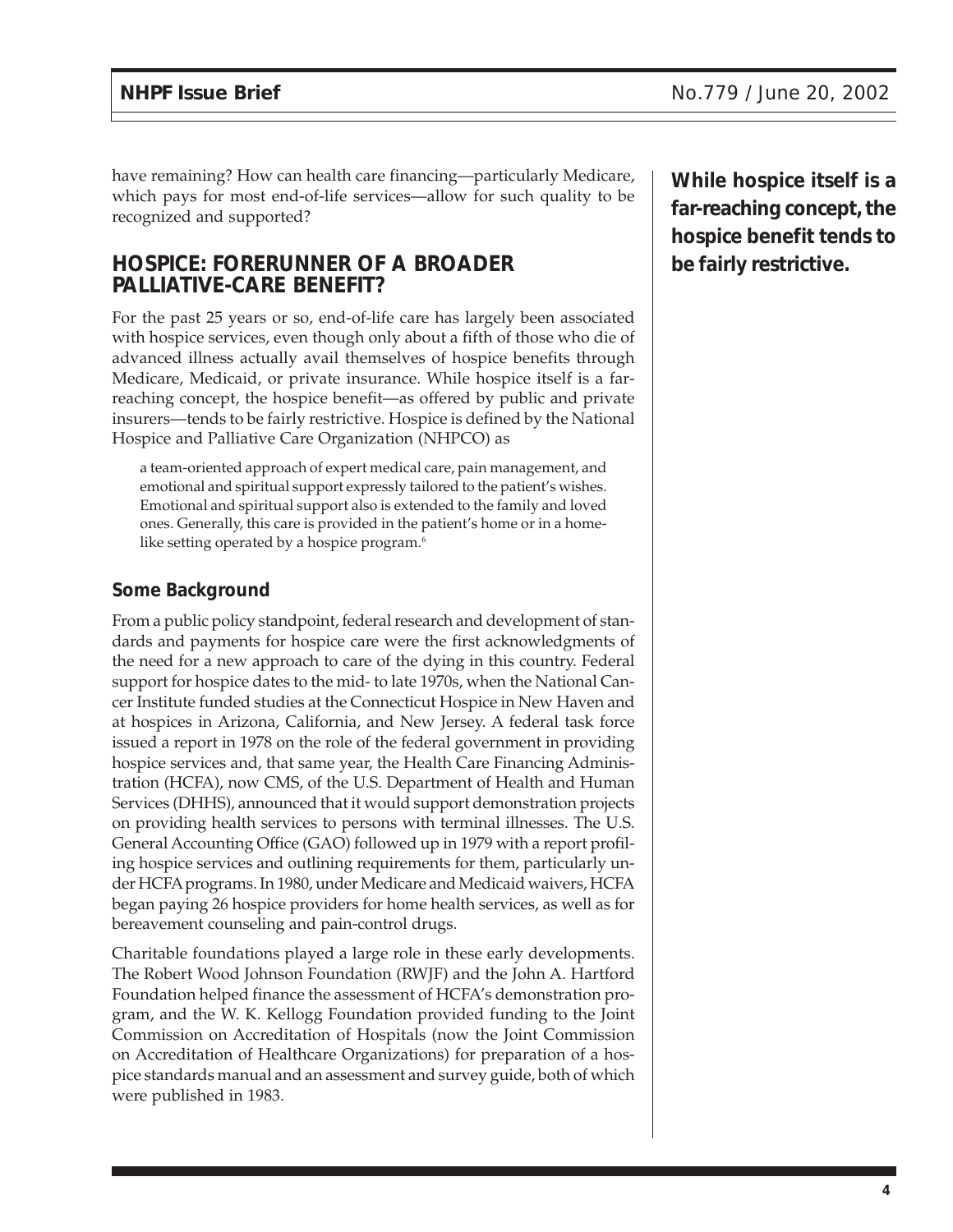By 1983, relying on charitable contributions, private insurance dollars, and selfpay patients, 1,145 programs had defined themselves as hospices. (In 2000, there were 3,100 programs, which admitted 700,000 patients, according to NHPCO.)7 On November 1, 1983, the federal government started to pay for hospice services. Without waiting for the final results of the assessment and research studies, Congress had authorized hospice coverage under Medicare in the Tax Equity and Fiscal Responsibility Act of 1982, with an expiration date of October 1, 1986. Subsequent legislation, the Consolidated Omnibus Budget Reconciliation Act of 1985 (COBRA), eliminated the sunset clause.

The Medicare hospice provisions served as guidelines for hospice services under Medicaid, the Civilian Health and Medical Program of the Uniformed Services (CHAMPUS), and the Veterans Administration (now the Department of Veterans Affairs). COBRA authorized hospice coverage as an optional state benefit for Medicaid, and a Department of Defense measure that became law in 1991 provided for hospice care in military hospitals for active-duty personnel and in the CHAMPUS program for military dependents. Around the same time, the Veterans Administration began offering hospice services.

#### **Medicare Hospice Benefit as Model**

As the Medicare hospice benefit evolved over the years, it took on the following standards:<sup>8</sup>

■ It is available as a benefit under Part A of the Medicare program. Under the benefit, "beneficiaries elect to receive non-curative treatment and services for their terminal illness by

# **HOSPICE STATISTICS 2000 (For 3,100 Operational Hospice Programs in the United States, Including the District of Columbia, Puerto Rico, and Guam) Hospice Ownership** Nonprofit 73% For-Profit 20% Government-Operated 7% **Hospice Medicare Certification**  $\text{Certified}$  91% Not Certified 9% **Freestanding, Affiliated, and Other Hospices a** Freestanding 37% Affiliated 66% With Hospitals 35% With Home Health Agencies 22% With Hospital Systems 9% Other  $6\%$ **Hospice Geographic Location** Rural  $49\%$ Urban and Rural 38% Urban 13% **Hospice Days of Service b** Routine Home Care 96% Inpatient Care 3% Respite Care 0.3% Continuous Home Care 0.3% **Hospice Days of Service by Payer b, c** Medicare 79% Private Insurance 13% Medicaid 5% Alternative Sources 3% Self-Pays 1%

*<sup>a</sup> Does not add up to 100% due to an overlap.*

*<sup>b</sup> Does not add up to 100% due to rounding.*

*<sup>c</sup> Hospice providers gained additional funds from charitable contributions.*

*Source: National Hospice and Palliative Care Organization, "NHPCO Facts and Figures"; accessed May 24, 2002, at http://www.nhpco.org/.*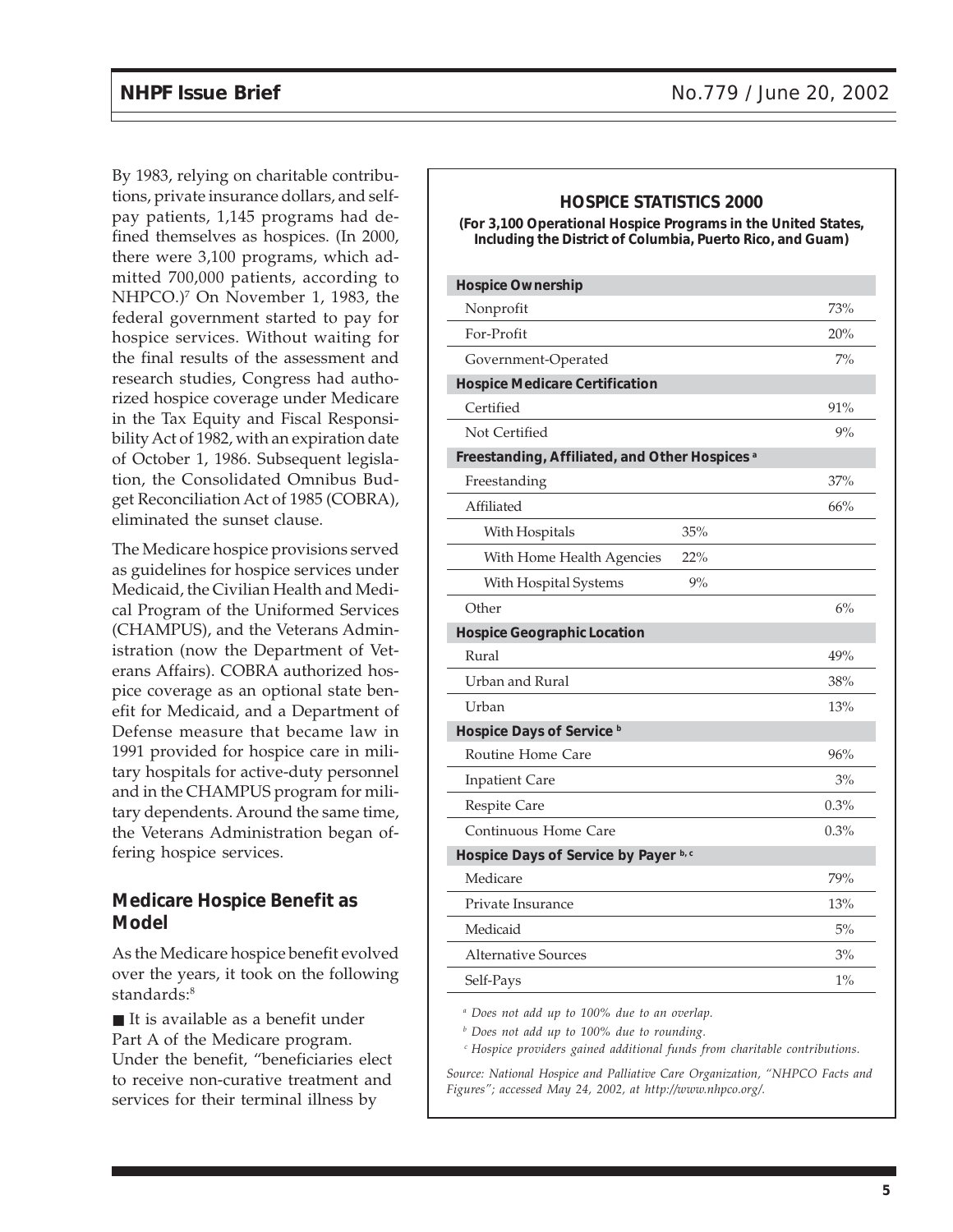waiving the standard Medicare benefits for treatment of a terminal illness." Beneficiaries may, however, still receive standard Medicare benefits for the treatment of conditions that are not related to the terminal illness.

 $\blacksquare$  It is accessible to Medicare beneficiaries who "are certified by their doctor and the hospice medical director as terminally ill" and who "have a life expectancy of six months or less." A beneficiary must sign a statement choosing the benefit over curative treatment and enroll in a Medicare-approved hospice program.

■ It mandates services relating to the terminal diagnosis, as outlined in the beneficiary's care plan, by physicians for medical direction of the patient's care, registered and licensed practical nurses through regular home care visits, home health aides and homemakers, and chaplains. It also includes social work and counseling services, bereavement counseling, medical equipment, medical supplies, drugs for symptom control and pain relief, volunteer support, medical rehabilitation services (by physical and occupational therapists and speech pathologists), and dietary counseling. The inclusion of outpatient prescription drugs is unique for a Medicare benefit. A family member or other person who is significant to the patient serves as the primary caregiver and, when appropriate, helps make decisions for the patient. Hospice staff members are on call 24 hours a day, seven days a week.

■ While mainly provided in a home setting, it reimburses for services delivered in freestanding hospice facilities and hospitals, as well as in nursing homes and other long-term-care facilities. Medicare provides a capitated per diem payment for almost all services the patient receives. The patient is responsible for a 5 percent copayment for respite care and up to \$5 for each prescription. Medicare does not cover room and board, but Medicaid may pick up those costs for its beneficiaries.

■ In statutory language, it lasts as long as the patient's physician recertifies the terminal illness. As long as the patient is eligible, two 90 day periods of care are followed by an unlimited number of 60-day periods. CMS, however, has the policy of continuing the benefit "as long as the patient shows objective evidence of clinical decline," which has to be documented.<sup>9</sup> Because the prognosis is expected to be six months or less, extensive stays tend to garner suspicion from federal inspectors.

### **Inherent Problems**

While hospice was first heralded as the gold standard of end-of-life care, it soon encountered criticism from hospice providers and patients, who found the benefit too rigid, and from government, which undertook fraud investigations. Providers of end-of-life care are concerned about what they call "the irrational choice" patients face in being required to forgo **While hospice was first heralded as the gold standard of endof-life care, it soon encountered criticism.**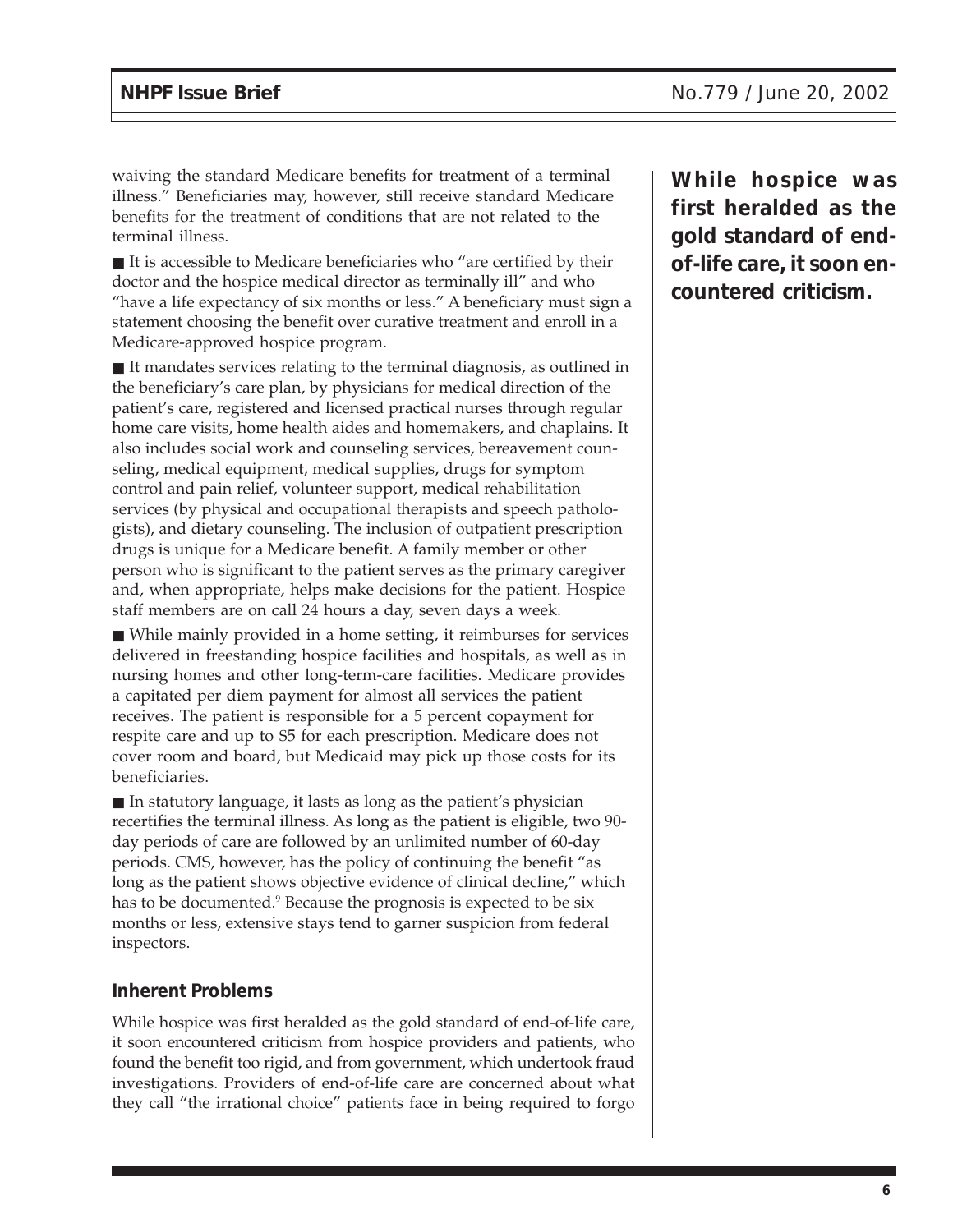curative care in order to access hospice services. "The either-or approach that was adopted as a cost containment measure imposes a simplistic binary-decision model that is not consistent with either the clinical or emotional reality of the hospice process for patients and their families," according to David Rehm, president and chief executive officer of VistaCare Hospice Foundation.10

"When patients are most vulnerable, they have to choose between a hospice model that can cut them off from the professionals who are treating them and a curative model that may be highly inappropriate for their care," Diane Meier, M.D., director of the Mount Sinai School of Medicine Center to Advance Palliative Care, indicates. "The rational approach would be to continue disease-modifying treatment as well as palliative care. The same professionals, the same team, would continue caring for the patient and the transitions would be seamless."11

The DHHS Office of Inspector General (OIG), on the other hand, has been concerned about enforcement of hospice rules, particularly of the six-month prognosis requirement. The OIG conducted numerous audits of Medicare hospice services during the mid- to late 1990s to see if the rules were being followed. The office's concerns centered on whether or not the beneficiaries, especially those with diagnoses other than cancer, met the definition of "terminally ill" when they enrolled in hospice programs.12 Critics of the OIG have accused the office of unreasonably expecting "people to die on time." For example, the *Wall Street Journal* headlined a 2000 story: "Rules Are Rules: Hospice's Patients Beat the Odds, So Medicare Decides to Crack Down."13

The Balanced Budget Act of 1997 addressed some of the OIG concerns by permitting hospices to discharge patients who improved, without eliminating their future benefits, and by requiring recertification of hospice patients every 60 days (after the first 180 days). However, these provisions did not dispel criticism by hospice providers and their advocacy groups that the hospice benefit, as defined, was inflexible. Hospice providers—such as the National Hospice Work Group, a national organization of major not-for-profit hospice providers—contend that the benefit, as defined, is not working as it was intended. Because of the six-month prognosis requirement, hospice predominately draws those with advanced chronic illnesses with fairly certain trajectories, such as certain cancers, and not those—such as persons with COPD—with less predictable courses of illness.

Probably because of the "either-or" hospice option and the difficulty of predicting death with exactitude, dying persons are entering into hospice too late, providers believe. While NHPCO cited an average length of service of 64 days in its 1992 census, it indicates that the mean fell to 48 days in 2000. NHPCO contends that the median length of service, which was 25 days in 2000, is more accurate because of the high frequency of short periods of service. A third of those who were served by hospice in

### **HOSPICE DEMOGRAPHICS IN 2000**

| Gender       |          |
|--------------|----------|
| Female       | 55.0%    |
| Male         | 45.0%    |
|              |          |
| $Age*$       |          |
| 17 & younger | $0.4\%$  |
| 18-34        | 1.0%     |
| $35 - 64$    | $17.0\%$ |
| 65-74        | 24.0%    |
| 75-84        | 33.0%    |
| 85 & older   | 25.0%    |
|              |          |

## Race / National Origin White/Anglo 82.0% Black/African-American 8.0% Latino/Hispanic 2.0% Other 2.0% Not Classified 6.0%

*\* Slightly over 100% due to rounding.*

*Source: National Hospice and Palliative Care Organization, "NHPCO Facts and Figures"; accessed May 24, 2002, at http://www.nhpco.org/.*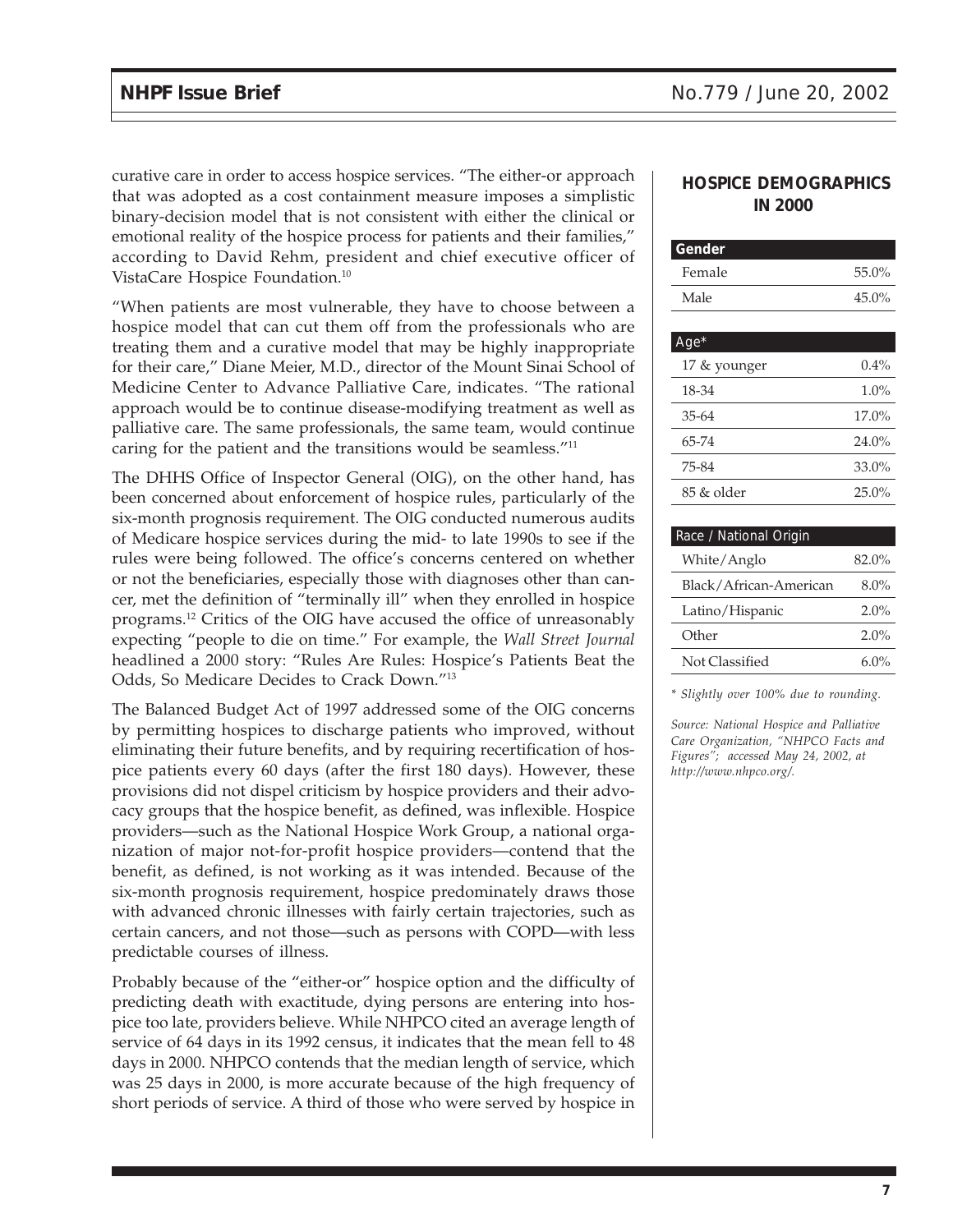2000 died in seven days or fewer.14 Moreover, a GAO study issued in 2000 indicates that, "although more beneficiaries are choosing hospice, many are doing so closer to the time of death. Half of Medicare hospice users are enrolled for 19 or fewer days, and service periods of one week or less are common."15 In publicizing these numbers, providers say that the OIG assessments were skewed, because the OIG audits targeted lengths of service over 210 days (and largely in nursing facilities, where Medicare hospice services are available only to patients who are also eligible for Medicaid or who have private-pay status).

Providers also express concern that OIG activities have had a chilling effect on physicians unfamiliar with the hospice concept or reluctant to refer patients to hospice. They cite the lack of training in palliative medicine at both the undergraduate and graduate levels and the absence of requirements to mandate it. In addition, they have asserted that the per diem rates and aggregate caps on hospice payments, while encouraging cost-effective care, may be inadequate for certain patients. "The development of many new higher-cost and higher-technology pain and symptom treatments that were never anticipated in the cost structure of the original benefit has exerted cost pressure on the per diem rates," Rehm of VistaCare indicates. "The result of this antiquated cost structure is that many smaller hospice providers are forced to limit admission to those that are unlikely to require these treatments."16

Providers that are involved in both hospice and palliative care have indicated that, if the restrictive barriers to fuller utilization of the hospice service system were corrected, the hospice program would be considerably more effective. While they see the need for an expanded palliative care benefit, they think it should be paired with improvement of hospice, because most palliative care to date has been hospital-based.<sup>17</sup> Cynthia Pan, M.D., assistant professor of geriatrics at Mount Sinai, has identified over 400 hospitals with palliative care programs.

### **The Palliative Care Approach**

While some leading providers in the field of end-of-life care are committed to improving the hospice benefit, others prefer a broader palliative care program. One of the original advocates of palliative care, the Cleveland Clinic, defines the term in this way:

The word palliative is derived from the Latin *pallium*, a cloak or cover. Thus, palliative care is a form of care that (*a*) recognizes that cure or long-term control is not possible, (*b*) is concerned with the quality rather than quantity of life, and (*c*) cloaks troublesome and distressing symptoms with treatments whose primary or sole aim is the highest possible measure of patient comfort....

The goal of palliative care is fully realized, however, only if attention is given to all of the following: (*a*) relief for the patient from pain and other distressing symptoms, (*b*) psychological and spiritual care for

**Some leading providers in the field of end-of-life care are committed to improving the hospice benefit, but others prefer a broader palliative care program.**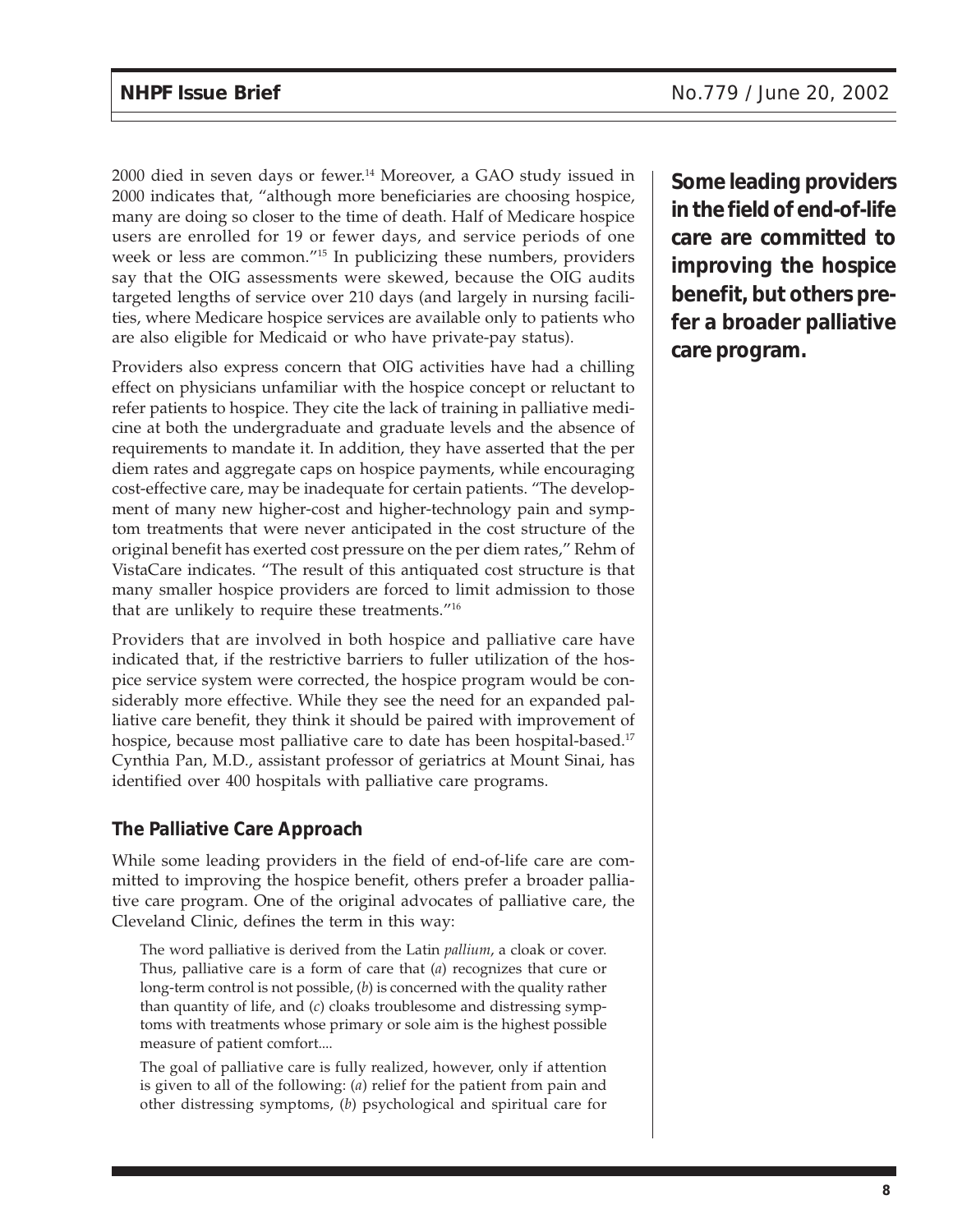the patient, (*c*) a support system to help the patient live as actively as possible in the face of impending death, and (*d*) a support system to sustain the patient's family during the illness and bereavement.<sup>18</sup>

A study by the Mount Sinai School of Medicine Center to Advance Palliative Care—supported by RWJF—indicates that such a program would be available to "the chronically sick with conditions such as heart or lung disease who are not expected to survive more than a few years," as well as to "the 'actively dying,' whose anticipated life expectancy is measured in days or weeks." Ironically, as those urging a broader model seek to break the bonds that the hospice benefit imposes on them, they recognize that Medicare "currently pays for palliative care services per se only within the hospice benefit."19 According to Meier, of the Mount Sinai School of Medicine Center to Advance Palliative Care,

The biggest challenge—and one that continues to plague even successful palliative care programs like that at Mount Sinai—is money, or rather the lack thereof. Only about 15 percent of physician and nursing salaries at Mount Sinai's palliative care institute are paid through clinical billing. To date, the institute has survived on philanthropy, grants, and some institutional support—a piecing together of financing that can hardly be viewed as a sustainable model.<sup>20</sup>

Meier adds, however, that Mount Sinai has chosen to provide support for the palliative care program because patients who receive services under it have shorter lengths of inpatient stay and lower pharmacy costs. Studies have shown that subsidizing the salaries of the palliative care interdisciplinary team saves money in other areas, she points out.<sup>21</sup>

Admittedly, there are no clear definitional lines between hospice and palliative care, which NHPCO acknowledged in 2000 when it changed its name from the National Hospice Organization, founded in 1978, to the National Hospice and Palliative Care Organization.<sup>22</sup> (Palliative care originally was a hospital-based model, and its leadership still comes largely from the hospital sector, but the term seems to have expanded to apply to other settings, including the home.) To those who receive, provide, and pay for services to address advanced illness, the term that is used may not be as important as the quality of life that is achieved and the cost resources that are allocated. From a policy standpoint, access to a broader benefit may well depend upon how well advocates of a new advanced-illness care model are able to document that it would have a positive effect on patients' quality of life and be a cost-effective approach for public and private insurers.

In linking services to payment, some point to the federal government's 1996 addition of a new diagnosis code for palliative care to the *International Classification of Diseases, 9th Revision, Clinical Modification,* to enable hospital coders to indicate that palliative care is provided to a dying patient during a hospital stay. The code is for research, not payment, so it does not provide incentives for hospitals to provide palliative care. Moreover, those, such as Meier, who back a comprehensive, integrated model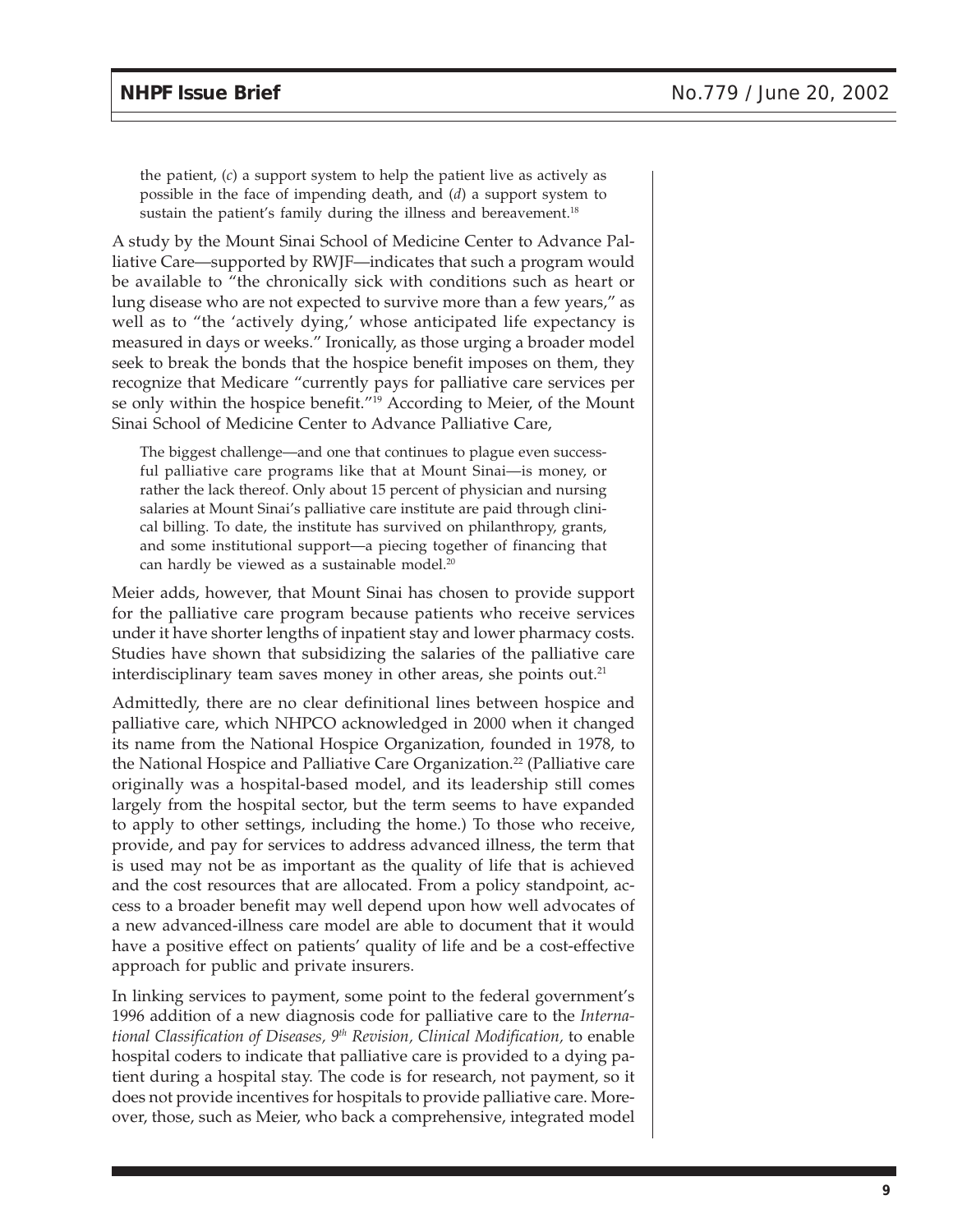of palliative care object to the limitations that one code denotes. The Center to Advance Palliative Care would like to see development of "a code for an extended visit in an office, in a hospital, or in a nursing home for planning end-of-life care (to be paid with appropriate limits on the frequency of use for any one patient)."23

Addressing Medicare inpatient payment policy, Charles F. von Gunten, M.D., Ph.D., and several colleagues recently suggested adjusting "hospital payments to include essential palliative care services for hospitalized patients in pertinent diagnosis-related groups." Rejecting a new DRG for palliative care because it would label patients as "palliative" rather than identify their needs, they present the following argument:

When looking at contemporary patterns of hospitalization, it is clear that large numbers of patients are admitted because of complications of advanced progressive chronic illnesses that are incurable and will ultimately contribute to their death. It is time to acknowledge this, define the best approaches, and make the relief of suffering and the provision of palliative care an explicit part of reimbursed hospitalization for relevant DRGs under Medicare.24

# **QUALITY OF CARE, QUALITY OF LIFE**

### **The SUPPORT Study and a Change of Course**

Whether the term or concept is "hospice," "palliative care," or something else, such as "transition management," recognizing and enhancing the patient's quality of life is a major feature. The major work on quality of care and quality of life consists of the "Study to Understand Prognoses and Preferences for Outcomes and Risks of Treatment" (SUPPORT) and a companion study, "The Hospitalized Elderly Longitudinal Project" (HELP). Initiated in the early 1980s, SUPPORT, developed by Joanne Lynn, M.D., and William Knaus, M.D., centered on

diagnoses that were common, caused high mortality, engendered important decisions during hospitalizations (a consideration that eliminated end stage renal failure), and had fairly stable treatment possibilities so that prognostic estimates would be expected to be fairly stable over the length of the study (a consideration that eliminated HIV/ AIDS). Severity criteria were set so that patients' average six-month survival would be 50 percent. Selected diagnoses included acute respiratory failure, COPD, CHF, coma, cirrhosis, advanced colon or nonsmall cell lung cancer, and multi-organ system failure, with sepsis or malignancy.<sup>25</sup>

By the end of 1999, SUPPORT and HELP had produced extensive data, including 67 papers published in peer-reviewed journals, on improving care of those with the diagnoses under study. Additional papers on endof-life care were published in 2000, including one on why "an intervention intended to improve decision-making was completely ineffectual."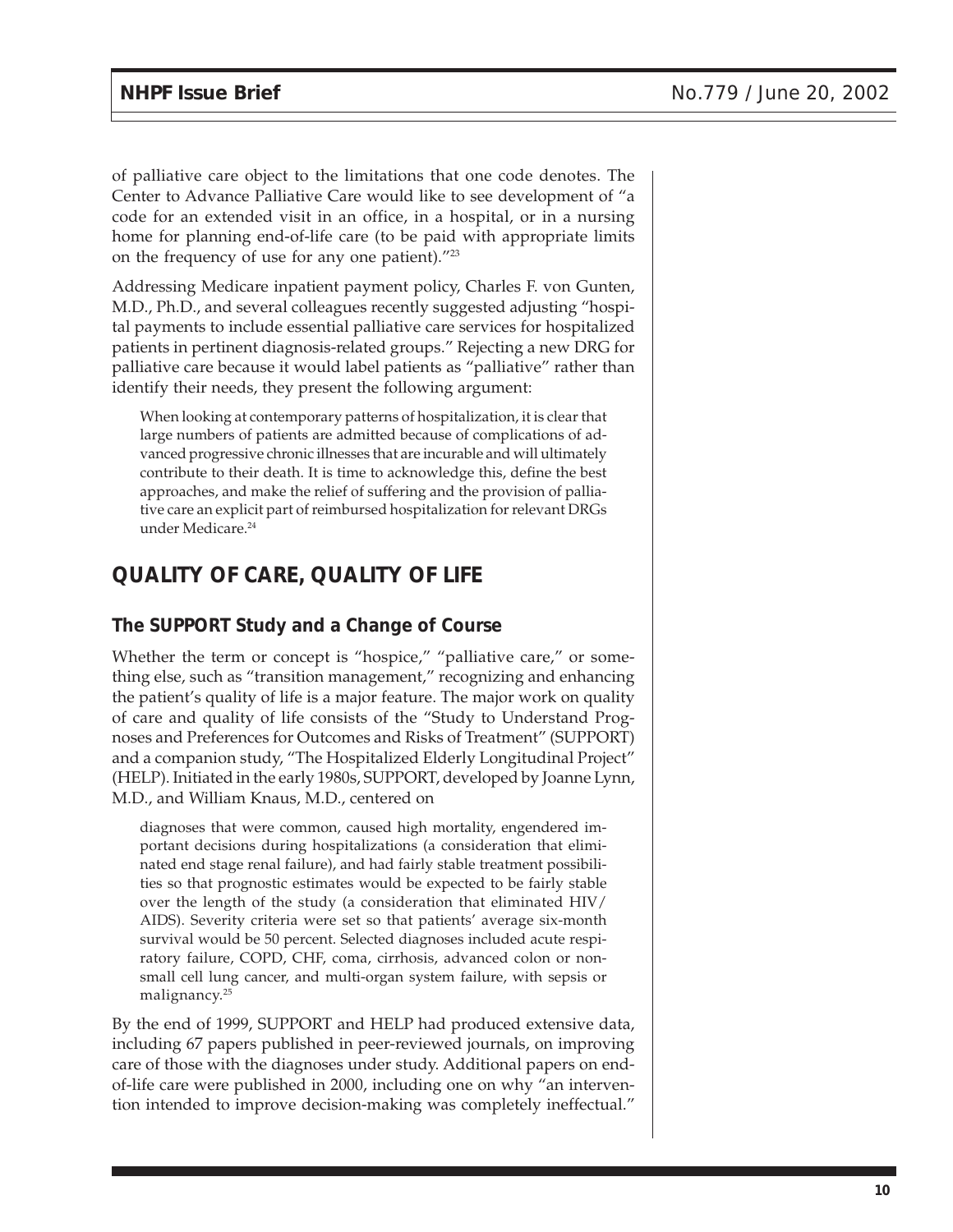SUPPORT's thesis was that a patient's course of care was the result of interaction between the person's illness and the decisions—largely made by physicians—about that care, so that improving decision making at the patient level would enhance both the process and the outcome for the patient. Lynn and nine co-authors concluded that

SUPPORT's intervention may have failed to have an impact because strong psychological and social forces underlie present practices. System-level innovation and quality improvement in routine care may offer more powerful opportunities for improvement.<sup>26</sup>

The conclusion that "the course of care may be determined largely by pre-existing routine, that patient-centered decision-making is often difficult to implement, and that improving the experience of patients might best be achieved by changing institutional and professional routines"<sup>27</sup> seems to be guiding experts in end-of-life care now. There is an ongoing reexamination of "the institutional and professional routines" of those who care for persons with advanced illness (whether the providers are primary-care practitioners or specialist physicians) and development of new models to reform those routines.

### **Clinician Problems and Ways to Address Them**

The study by the Mount Sinai Center to Advance Palliative Care indicates that many clinicians *(a)* "are uncomfortable talking to their patients about the inability of contemporary medicine to achieve cure or remission of their conditions"; *(b)* "do not manage pain well" and may have difficulty in managing certain other symptoms (such as "shortness of breath, anxiety, depression, nausea, and vomiting"); and *(c)* "are rarely able to facilitate effective grieving and bereavement for both dying patients and their families."28 Because these problems obviously have an adverse impact on the quality of life of the clinicians' patients, the authors recommend certain actions:

■ That DHHS modify the Medicare conditions of participation for hospitals, nursing homes, and home health agencies and that the Joint Commission on Accreditation of Healthcare Organizations strengthen its standards for hospitals and other organizations under its purview to "create an environment in which palliative care is widely understood and practiced." That the emphasis be on desired outcomes rather than on the means by which the outcomes are achieved. That exposure to standardized end-of-life educational programs for physicians and nurses should be strongly encouraged or required.

■ That the National Forum for Quality Measurement and Reporting assure that its measures of hospital quality are consistent with those developed by the NHPCO for Medicare hospice use.

■ That best practices in the field be identified and disseminated.

■ That Medicare quality improvement organizations (formerly professional review organizations) "include at least one expert in palliative

**There is an ongoing reexamination of the institutional and professional routines of those who care for persons with advanced illness.**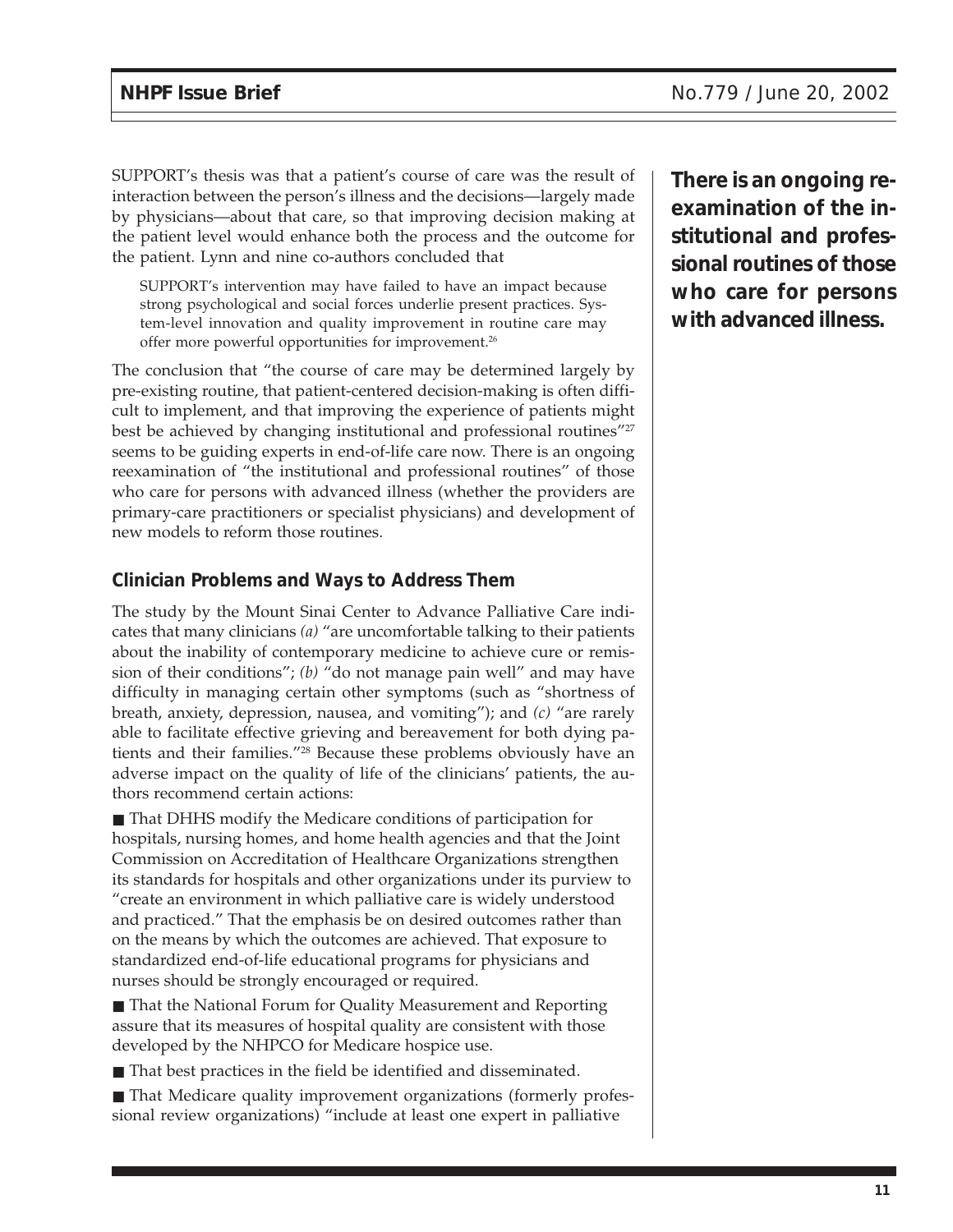care on their boards" or have at least one member of the board attend a recognized palliative-care training program. That the CMS Practicing Physicians Advisory Council and Medicare carrier advisory committees also include experts (or in the latter case, train persons) in palliative care. That CMS advisory committees be evaluated in terms of whether palliative-care experts should be added.<sup>29</sup>

The National Consensus Project on Quality Palliative Care is in the process of drafting a document on norms and standards for palliative care and establishing a methodology for diffusion, review, and feedback on the document. A coalition of five organizations—the American Academy of Hospice and Palliative Medicine, Center to Advance Palliative Care, Hospice and Palliative Nurses Association, Partnership for Caring, and NHPCO—the project has an 18- to 24-month timetable.

## **Various Collaborations**

In the mid-1990s, the American Geriatrics Society developed "domains" for measuring the quality of care provided to persons at the end of life. Among them were physical and emotional symptoms, support of function and autonomy, advance planning, type of care near death (in terms of the site of death, cardiopulmonary resuscitation, and hospitalization), patient and family satisfaction, global quality of life (patient's assessment of overall well-being), family burden, survival time, provider continuity and skill, and bereavement.<sup>30</sup>

Various efforts are now underway to define quality in end-of-life care. The Outcomes Forum—a joint effort of NHPCO and the National Hospice Work Group—is piloting some outcome measures for hospice that target "safe and comfortable dying," "self-determined life closure," and "effective grieving."31 For another example, the United Hospital Fund is partnering with RAND's Institute for Healthcare Improvement on the Palliative Care Quality Improvement Collaborative. The collaborative is working with 21 hospitals, nursing homes, hospices, and home health agencies "to improve each organization's ability to care effectively for persons with advanced chronic illnesses and those at the end of life." The project is targeting pain reduction in palliative-care patients, improved advance-care planning, better continuity of care between hospital and nursing home, and better follow-up on referrals for hospice care, through a process of goal identification, definition of practices to be changed, and quantifiable measurement of the effectiveness of changes made.<sup>32</sup>

RWJF has been prominent in funding at least a score of initiatives aimed at improving end-of-life care, including "Last Acts," a national coalition of organizations involved in education, discussion, collaboration, and dissemination of information to improve services for people who are dying and their families.<sup>33</sup> Numerous other charitable and voluntary organizations also are working in the field.

**Various efforts are underway to define quality in end-of-life care.**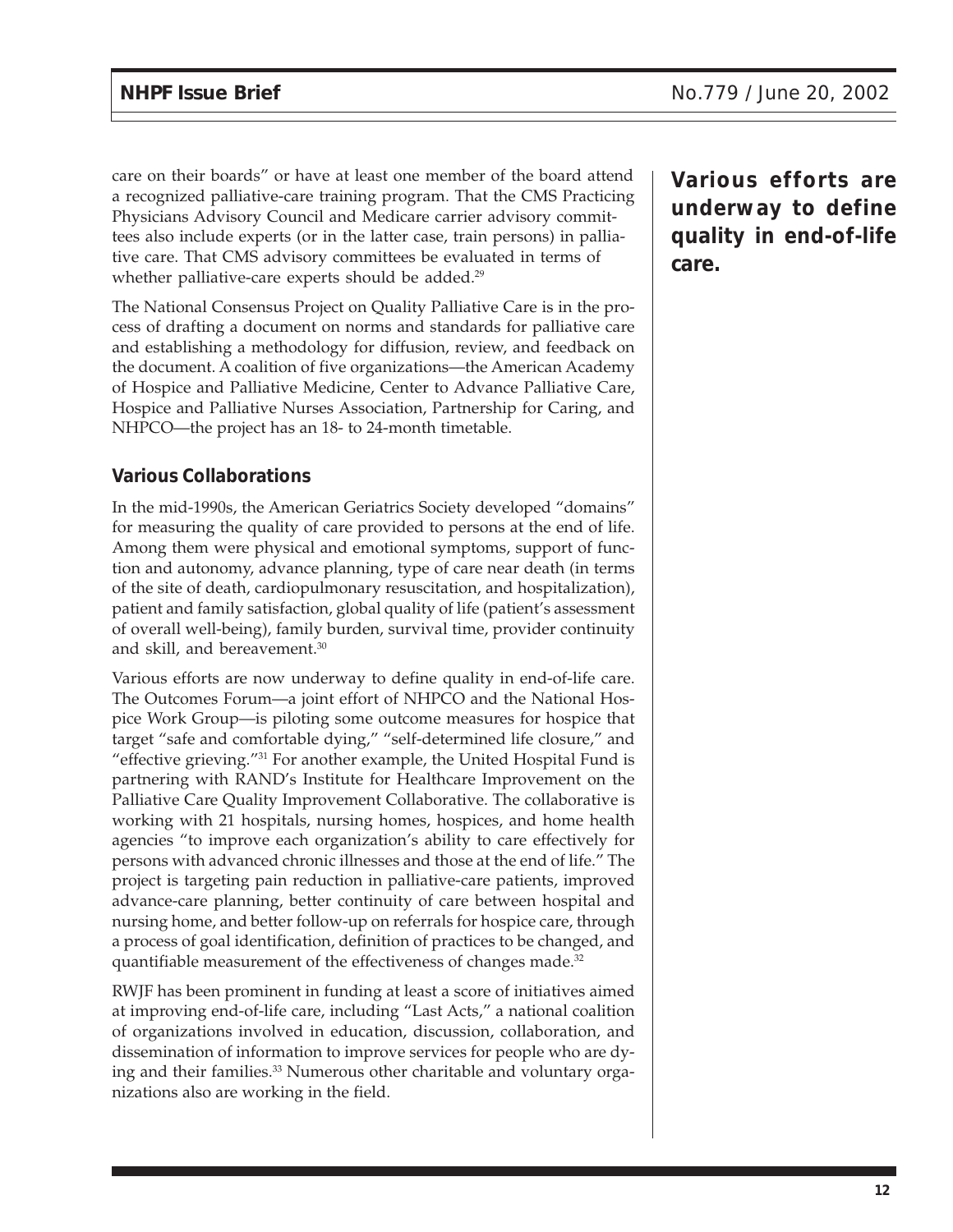### **Some Models**

Renewed interest in improving the care of persons with chronic illnesses, particularly those with prognoses of short life expectancies, has stimulated the development of various care models. The Medicare Payment Advisory Commission (MedPAC) included a chapter on "Care for People at the End of Life" in its 1998 *Report to the Congress: Context for a Changing Medicare Program,* which reviewed some innovative models. The chapter was innovative in itself, because it represented the commission's first treatment of the topic. In presenting the chapter, MedPAC indicated:

There is widespread agreement that the quality of care provided at the end of life is poor. Many studies have found that people do not get the care they want and that many suffer from high levels of pain due to miscommunication. Studies also suggest that current payment policies fail to provide adequate incentives for the provision of palliative care.<sup>34</sup>

MedPAC cited the United Hospital Fund's Hospital Palliative Care Initiative, a precursor of the fund's Palliative Care Quality Improvement Collaborative (in partnership with RAND). The initiative was aimed at improving hospital services for persons who were dying and to encourage hospital-based palliative-care programs. It also highlighted the Congestive Heart Failure Case Management Program sponsored by Kaiser Permanente in Bellflower, California; the multidisciplinary OPTIONS program developed by the HealthCare Partners Medical Group in Los Angeles; and the Complex Case Management Program operated by Franklin Health, Inc., for very ill persons enrolled in managed care plans.

MedPAC also featured MediCaring, a more comprehensive system of managed care that was proposed by Lynn at the Center to Improve Care of the Dying, formerly at George Washington University and now at RAND. Featured in a December 1997 National Health Policy Forum meeting, MediCaring focuses on supportive community-based services that take into account a patient's personal preferences, the family's need for counseling and support, and the patient's medical needs.35 It is based on the premise that good care of the dying calls for interdisciplinary teams, continuity and coordination of care, integration of diverse services delivered in a variety of settings, and changes in the orientation of providers.

A model under development at Sutter VNA and Hospice relies on homebased "transition management" of high-risk, chronically ill patients, in order to give them better continuity of services until they are eligible and ready for hospice. If the patients do not elect the hospice benefit or if their referral is refused, transition management can manage their care. Designed to fill the gap between the inpatient hospital setting and hospice care (generally at home), transition management draws upon home-care services "to help patients with advanced chronic illness transition smoothly from acute life-sustaining treatment toward supportive care at home."36 Brad Stuart, M.D., medical director of Sutter VNA and Hospice indicates:

**Renewed interest in improving the care of persons with advanced illnesses has stimulated the development of various care models.**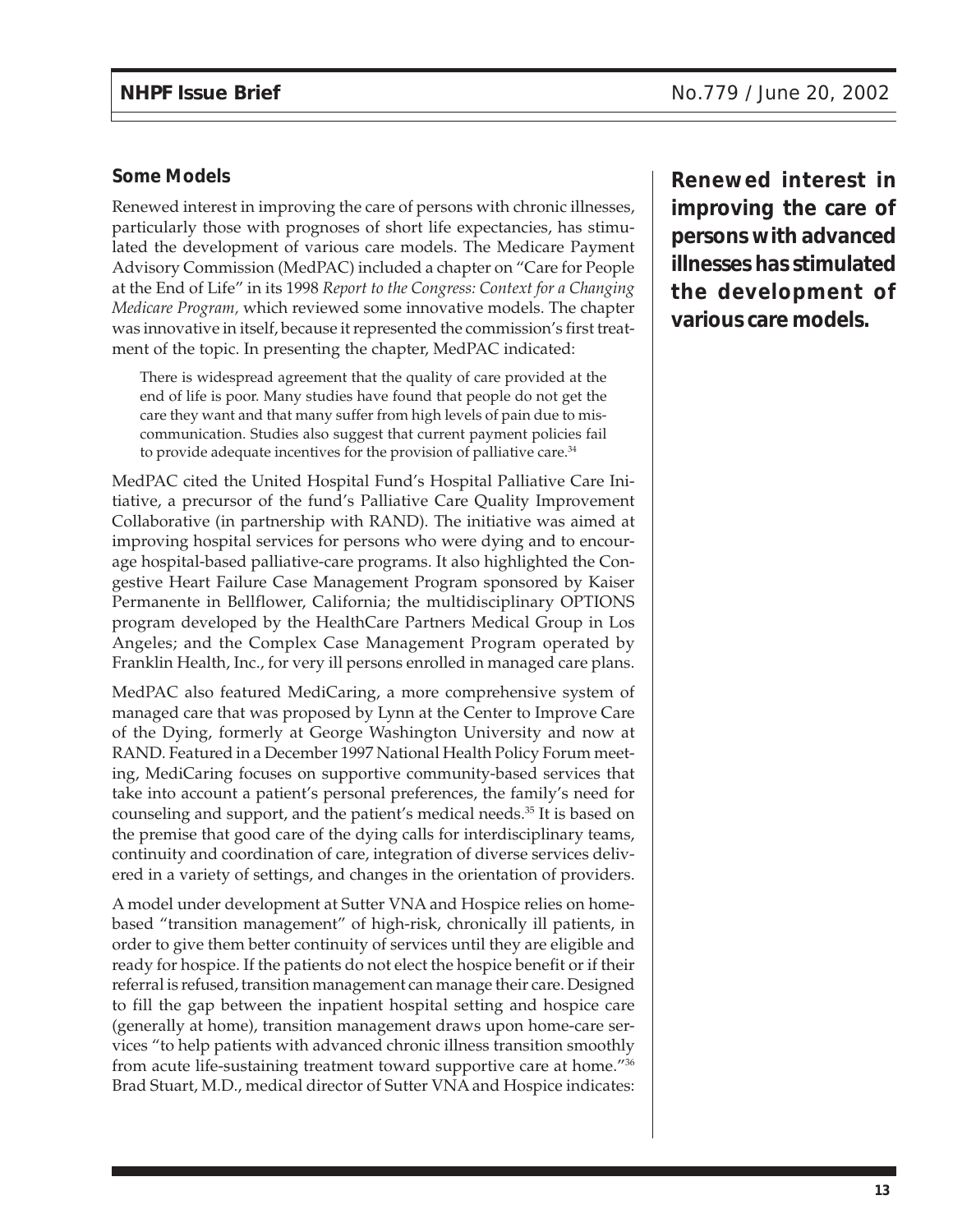Although many hospice providers (including myself) have tried unsuccessfully to help hospice to expand into this role, home care's potential has not yet been explored. Many patients with advanced illness are already on home care, yet still need medical services that hospice cannot easily provide. Hospice will continue to grow, but home care will probably be where "transition management" will be based, if regulations are changed to allow it.37

Stuart explains that a Medicare-certified home health agency provides home health services to patients with late-stage illness (or to any other patients) if they meet the following eligibility criteria: the patient must be recovering, must be home-bound, and must have a skilled nursing need. The agency cannot provide hospice services unless it is separately licensed as a Medicare-certified hospice. (Sutter is both.) However, home health can follow the patient until he or she no longer has a skilled need, at which point the agency has to discharge the patient. The patient may be sufficiently ill to require re-hospitalization or to die within weeks to months, but may not be "hospice-appropriate." The reasons for lack of entry into hospice include having a noncancer diagnosis for which prognosis is uncertain, not being willing to give up all life-sustaining care, and associating "hospice" with dying.

Just as there is a chasm between "medical model" inpatient treatment and the Medicare hospice benefit, there is a chasm between home health and hospice, Stuart indicates. "Home health and hospice regulations are purposely designed to make these two service lines entirely discrete and discontinuous. Between them lies a chasm of unfilled need."

In addition, a collection of exemplary hospital-based models appears in *Pioneer Programs in Palliative Care: Nine Case Studies*, sponsored by RWJF and Milbank Memorial Fund. In the report, clinicians at hospitals in Alabama, Illinois, Massachusetts (two), New York (two), Ohio, Pennsylvania, and Virginia describe the establishment of palliative-care programs in their institutions.38

The developers of some of the models have been urging Congress and CMS to develop a demonstration project so that they can test their approaches. This would mean waiving Medicare—and possibly Medicaid regulations, with the goal of making care of those with advanced illness more continuous and bridging acute and end-of-life care.

# **COST AND PAYMENT CONSIDERATIONS**

### **Medicare**

In 2000, the last year for which data are available, the Medicare program spent \$224 billion for health services.<sup>39</sup> While the Alliance for Aging Research has estimated that Medicare beneficiaries in the last year of life account for over one-fourth of total Medicare expenditures,<sup>40</sup> the percentage of the total Medicare Part A budget spent on hospice (an **Just as there is a chasm between "medical model" inpatient treatment and the Medicare hospice benefit, there is a chasm between home health and hospice.**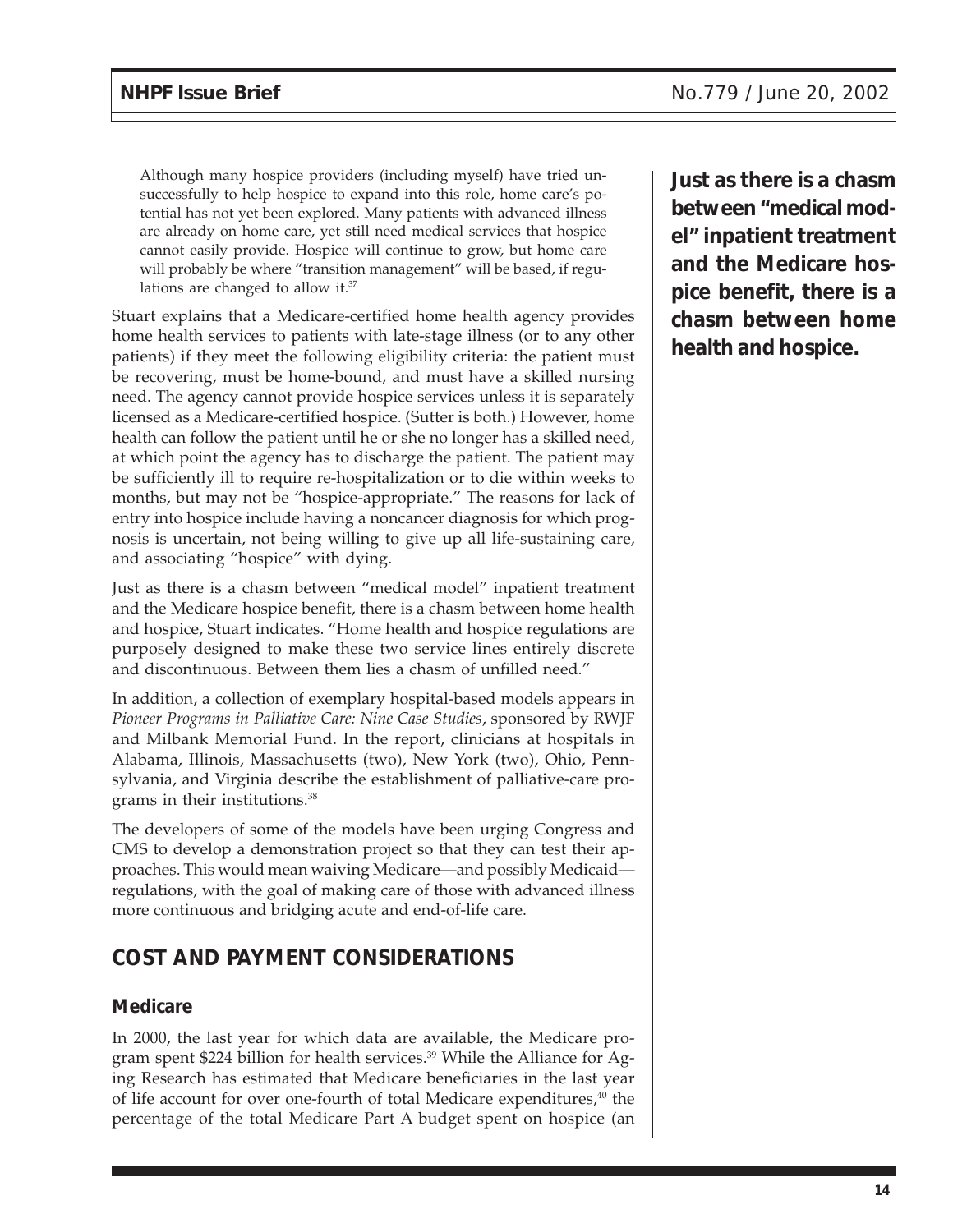estimated \$2.8 billion, or 1.3 percent) is quite small. (The estimated amount for the limited Medicare skilled-nursing-facility [SNF] benefit was \$10.6 billion, or 4.9 percent. Home health accounted for \$4.6 billion, or 2.1 percent.) HCFA has indicated that, by percent of outlays, freestanding hospice accounts for 55.5 percent, hospital-based programs 17.2 percent, SNFs 0.8 percent, and home health agencies 26.5 percent. A 1998 comparison of average charges per day in different settings indicated \$2,177 for hospital inpatient facilities, \$482 for SNFs, and \$113 for hospice services.<sup>41</sup> As noted earlier, only a small percentage of palliativecare services are paid for under Medicare, because, by its very nature, palliative care blurs Medicare's structured payment boundaries.<sup>42</sup>

A lot of the research on end-of-life care has centered on studies comparing expenditures for persons who elect hospice with those for people who stay with intensive approaches, the health costs of the last year of life with those of previous years, the health costs of persons 85 years of age and older with those of people 65 to 84 years of age, the health costs of one diagnosis with that of another, and similar studies. Because Medicare is the major payer of end-of-life care, whether in the acute or postacute setting, most of the studies use Medicare data, although some work has been done on Medicaid and private insurance as well.

As indicated in other parts of this background paper, Medicare, as the major payer of and model for hospice care, is the target of various criticisms of the way it funds services for those with advanced illness, including those who are dying. On one had, the program is criticized because of the restrictions on the hospice benefit, primarily the requirements to waive standard Medicare benefits and to have a life expectancy of less than six months. On the other hand, it is criticized for its incentives for intensive acute services and its silos of post-acute services that act as barriers to a seamless continuum in the last stages of life.

In recognition of the current debate over a Medicare outpatient prescription-drug benefit, it is important to note the issue's relevance to hospice or palliative care. Because pharmaceuticals are so important to the treatment of persons with advanced chronic illness, especially for pain control and symptom management, they are central to the debate over enactment of a prescription-drug benefit. While drugs are covered, along with necessary medical supplies, under the capitated Medicare hospice payment, they compete with work force costs, short-term inpatient stays, and counseling for a share of the payment, according to Tom Ault and Michael Hash, who recently analyzed Medicare prescriptiondrug coverage issues in end-of-life care for Last Acts.<sup>43</sup>

### **Medicaid**

Federal and state Medicaid spending for health services (without the State Children's Health Insurance Program) totaled \$202 billion in 2000.<sup>44</sup>

**Medicare is criticized for its incentives for intensive acute services and its silos of postacute services that act as barriers to a seamless continuum in the last stages of life.**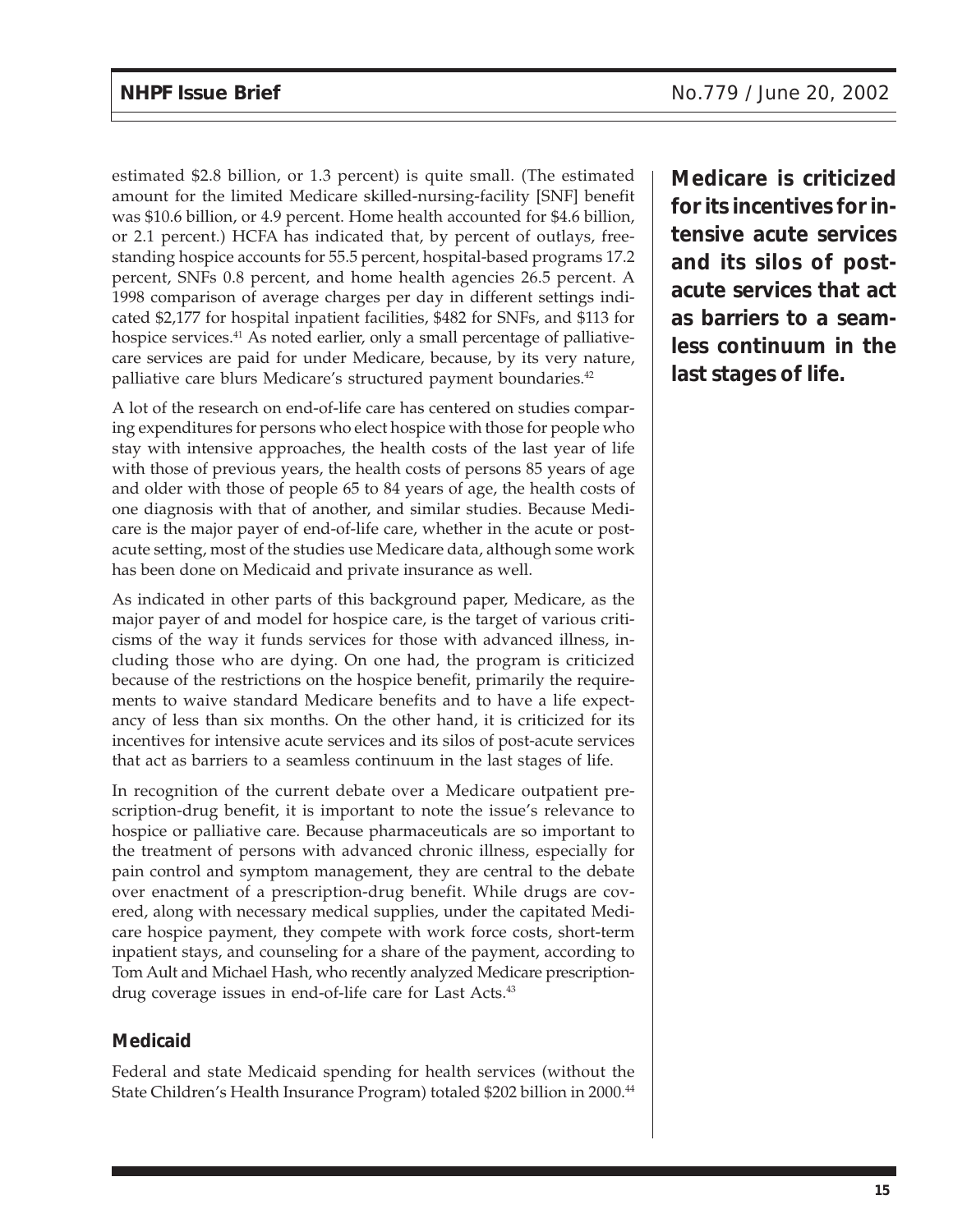A breakdown for 1998, the last year for which Medicaid hospice information is available, indicates that hospice payments were \$325 million, or 0.2 percent of total spending. ("The federal share of Medicaid's hospice spending was \$185.7 million, or 57.1 percent of the total FY 1998 Medicaid hospice payments," according to HCFA's Division of Medical Statistics, as quoted on the Web site of the National Association for Home Care.) Forty-four states offered the hospice option.<sup>45</sup>

As with other health services in this federal-state program, there was considerable variation in the duration, amount, and scope of services, according to Jane Tilly and Joshua Wiener, who analyzed Medicaid endof-life care for Last Acts. For example, "in 1998, the total number of Medicaid hospice patients ranged from only 4 in Arizona to 7,583 in Florida."46 They identify three major payment issues:

First, according to most nongovernmental experts, the current hospice rate for routine home care is too low to enable hospices to provide the most advanced types of pain relief, such as chemotherapy and radiation treatments. Another reason the payment level is considered low is that hospices tend to serve patients in the last few weeks before death when care can be particularly expensive and the payment rates do not adequately adjust for case mix.

Second, payment rates are based on very old cost experience that no longer reflects current expenses. Data from hospice demonstration projects conducted during the early 1980s were used to calculate the initial Medicare hospice rates, upon which both current Medicare and Medicaid rates are based [The rates are periodically increased by an update factor.]....

Third, the way in which Medicaid pays nursing homes for hospice patients causes a great deal of confusion. In these circumstances, the hospice is the primary caregiver for the resident and the nursing home supplies room and board....State Medicaid programs must pay at least 95 percent of the nursing home rate for room and board directly to the hospice, which in turn pays the nursing home....Reportedly, nursing homes rarely accept less than 100 percent of the Medicaid room and board payment. As a result, hospices generally pay full room and board costs, which means that they suffer a financial loss.<sup>47</sup>

### **Private Insurance**

Most private insurance plans offer hospice benefits, according to a 2000 study for DHHS by The MEDSTAT Group. The study used the organization's proprietary MarketScanR database, which includes approximately 70 employers and 200 insurance carriers and claims administrators (covering about four million privately insured persons). It showed that 84.4 percent of indemnity plans, 90.0 percent of point-of-service (POS) plans, and 100 percent of preferred-provider-organization (PPO) plans offered a hospice benefit.

**Most private insurance plans offer hospice benefits.**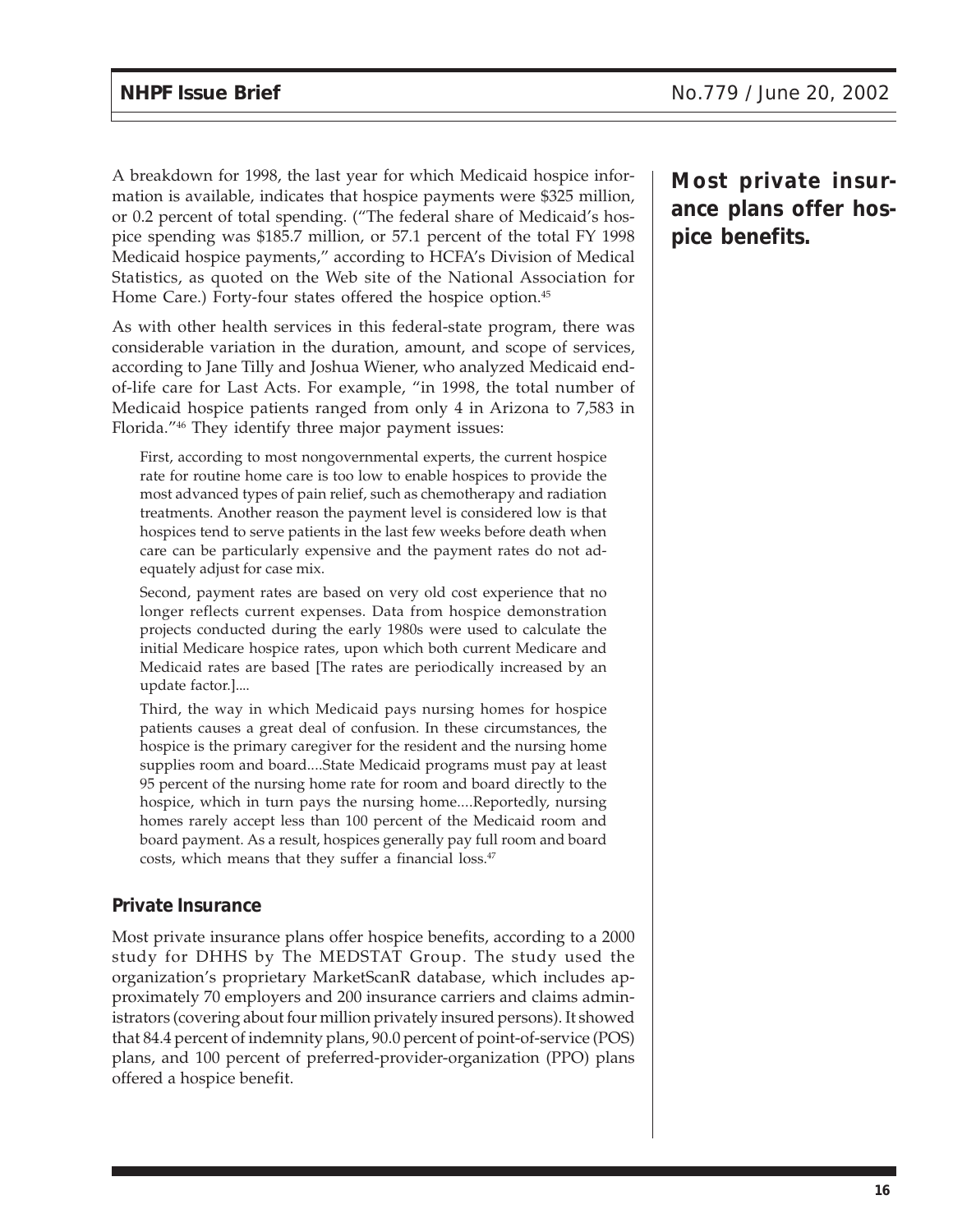However, when characteristics of the benefit were broken down by indemnity, POS, and PPO, there was a great deal of variation. While the great majority required precertification, only 55.6 percent of the indemnity, 66.7 percent of the POS, and 20.0 percent of the PPO plans included a specified definition of terminal illness. Deductible and coinsurance provisions varied significantly as well. Coverage for hospital-based hospice services ranged from 81.5 percent of indemnity and 77.8 percent of POS to only 40.0 percent of PPO plans, while in-home hospice coverage was somewhat over or a little under 70 percent for all three types of plans. In terms of covered services, the indemnity and POS plans were more liberal than the PPO plans, across the board.<sup>48</sup>

While cost and payment considerations often override other issues in health care debates, quality and cost seem to be on fairly even footing in discussions on services for patients with "advancing" advanced illness, who are near the end of life. While the field of end-of-life care was criticized for years for not having hard data, public and private organizations now generate a steady flow of studies and analyses, many funded by philanthropy. Whether the aging of the population or attention to a continuum of services is bringing special urgency to the development and acceptance of compassionate, cost-effective treatment plans for persons with chronic advanced illness, the bell seems to be tolling for patients, providers, payers—and policymakers—alike.

## **ENDNOTES**

1. Karin B. Gillespie, *The Challenge of End-of-Life Care: Moving toward Metanoia?* Results of a Financing Task Force Retreat, Washington, D.C., November 1997 (Princeton, N.J.: Last Acts, Robert Wood Johnson Foundation, October 1998), 4.

2. Daniel Perry, "Statement of the Alliance for Aging Research" testimony before the Special Committee on Aging, U.S. Senate, February 27, 2002; accessed April 28, 2002, at http:// www.agingresearch.org/news\_test\_022802.cfm.

3. Quoted in Gillespie, *Challenge,* 4.

4. Terri R. Fried, M.D., et al., "Understanding the Treatment Preferences of Seriously Ill Patients," *New England Journal of Medicine,* 346, no. 14 (April 4, 2002): 1061.

5. Claudia Morain, University of California at Davis Medical News Office, "Cancer Patients Enrolled in Clinical Trials Do Better When They Receive Palliative Care; Researchers Argue Quality-of-Life Issues Need More Attention in Clinical Trials," Ascribe Newswire, May 15, 2002, 1.

6. National Hospice and Palliative Care Organization (NHPCO), "About NHPCO"; accessed May 24, 2002, at http://www.nhpco.org/.

7. NHPCO, "NHPCO Facts and Figures"; accessed May 24, 2002, at http://www. nhpco.org/.

8. National Hospice Foundation, "Hospice Care and the Medicare Hospice Benefit"; accessed May 16, 2002, at www.hospiceinfo.org/.

9. Brad Stuart, email communication to author, June 16, 2002. According to Stuart, "the medical directors of each Regional Home Health and Hospice Intermediary met to develop local medical review policies for specific hospice diagnoses. These were based on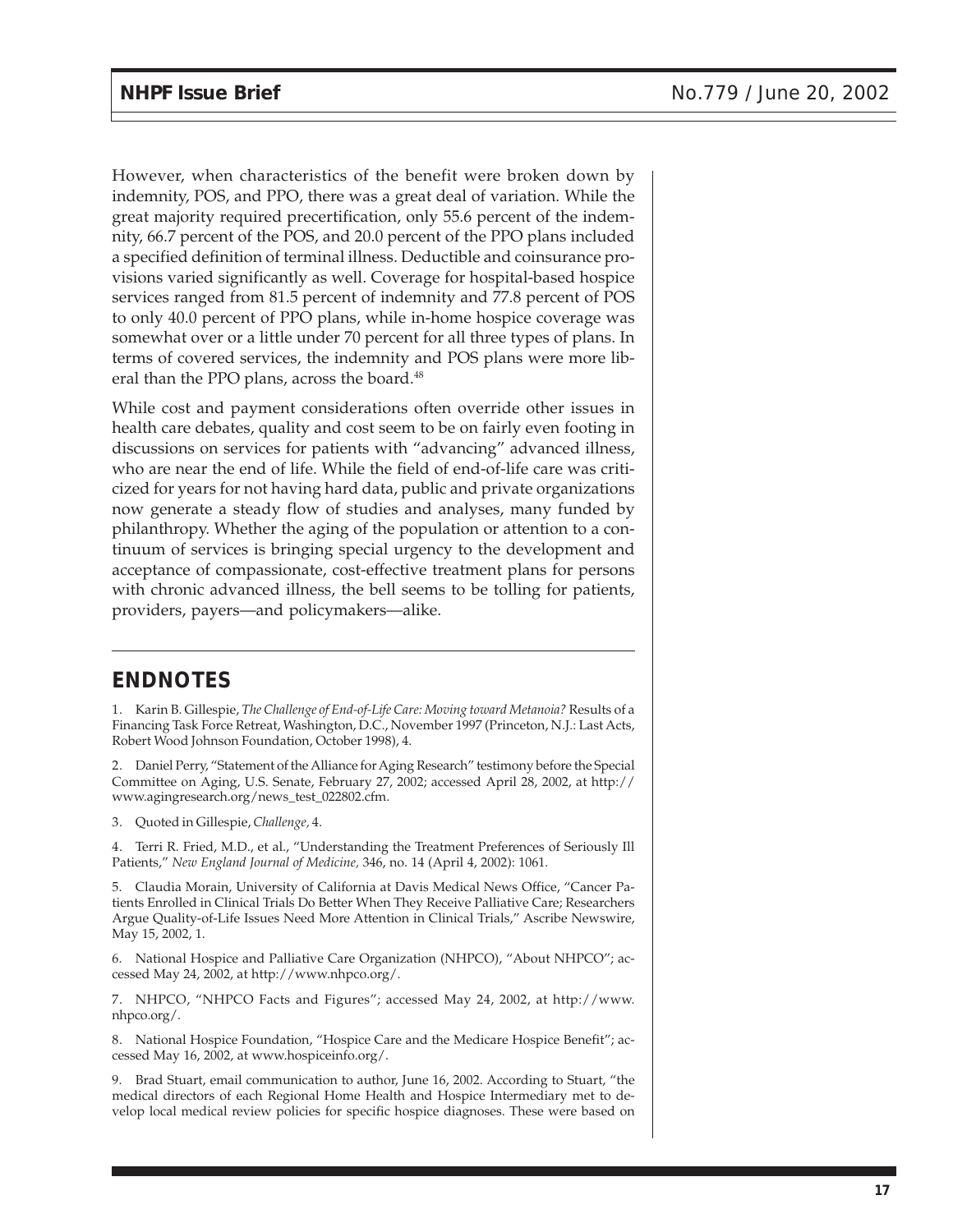diagnostic categories spelled out in the NHPCO 'Medical Guidelines for Non-Cancer Disease.' Later on, the RHHI medical directors met again to establish parameters to measure 'clinical decline' so that this could be documented by hospice clinicians in a standardized way. Both of these sets of negotiations were carried out with CMS' blessing. Current policy is that 'clinical decline' must be documented in the clinical record in order for a hospice patient to be re-certified for any Medicare hospice benefit period beyond the first one. Congress's recent legislative language (passed at the urging of the hospice industry) states that the patient is eligible as long as the primary physician says he or she is eligible. CMS made it clear that the agency would not tell the RHHIs to change their policy for approving or denying claims because of this legislation. Therefore, a patient cannot be kept on the benefit if he or she is clinically stable or improving for long periods, even if the patient's physician insists the patient is 'terminal.'" (In a May 24, 2002 letter to NHPCO, CMS Administrator Thomas Scully stated that "Medicare regulations use the terms 'expectancy' and 'if the terminal illness runs its normal course' ...to indicate that it is entirely possible for hospice services to be needed for more than a six-month period. The Medicare program recognizes that terminal illnesses do not have entirely predictable courses. In further recognition of the difficulty in making exact predictions, physicians certifying Medicare patients for hospice are expected only to use their best 'clinical judgment regarding the normal course of the individual's illness.' ")

10. David Rehm, email communication to author, June 17, 2002.

11. Diane Meier, telephone conversation with author, June 19, 2002.

12. Office of the Inspector General (OIG), "Enhanced Controls Needed to Assure Validity of Medicare Hospice Enrollments" (A-05-96-00023), U.S. Department of Health and Human Services, Washington, D.C., November 1997, ii–iii.

13. Lucette Lagnado, "Rules Are Rules: Hospice's Patients Beat the Odds, So Medicare Decides to Crack Down," *Wall Street Journal,* June 5, 2000.

14. NHPCO, "Facts and Figures."

15. William J. Scanlon, "Medicare: More Beneficiaries Use Hospice; Many Factors Contribute to Shorter Periods of Use" (T-HEHS-00-201), testimony before the Senate Special Committee on Aging, U.S. General Accounting Office, Washington, D.C., September 18, 2000, abstract; accessed June 17, 2002, at http://www.gao.gov/new.items/he00201t.pdf.

16. Rehm, email communication to author, June 17, 2002.

17. Rehm, email communication to author, June 17, 2002.

18. Declan Walsh et al., "Managing a Palliative Oncology Program: The Role of a Business Plan," *Journal of Pain and Symptom Management,* 9, no. 2 (February 1994): 109.

19. Helen L. Smits, Maureen Furletti, and Bruce C. Vladeck, *Palliative Care: An Opportunity for Medicine* (New York: Institute for Medicare Practice, Mount Sinai School of Medicine, March 2002), 1.

20. Quoted in Vida Foubister, "Professional Issues: Palliative Care, Mainstream Model," *American Medical News,* February 26, 2001; accessed June 18, 2002, at http://ama-assn.org/ sci-pubs/amnews/pick\_01/prsa0226.htm.

21. Meier, telephone conversation with author, June 19, 2002.

22. There is a clear distinction between "palliative medicine" and "palliative care." Palliative medicine refers to "services provided by physicians and a limited range of other health professionals, and palliative care," while palliative care "includes the broader array of services provided by the full interdisciplinary team." See Smits, Furletti, and Vladeck, *Palliative Care,* 2.

23. Smits, Furletti, and Vladeck, *Palliative Care,* 10.

24. Charles F. von Gunten et al., "Recommendations to Improve End-of-Life Care through Regulatory Change in U.S. Health Care Financing," *Journal of Palliative Medicine,* 5, no. 1, 2002, 36.

25. Russell S. Phillips et al., "Findings from SUPPORT and HELP: An Introduction," in *Findings from SUPPORT and HELP: Study to Understand Prognoses and Preferences for Outcomes*